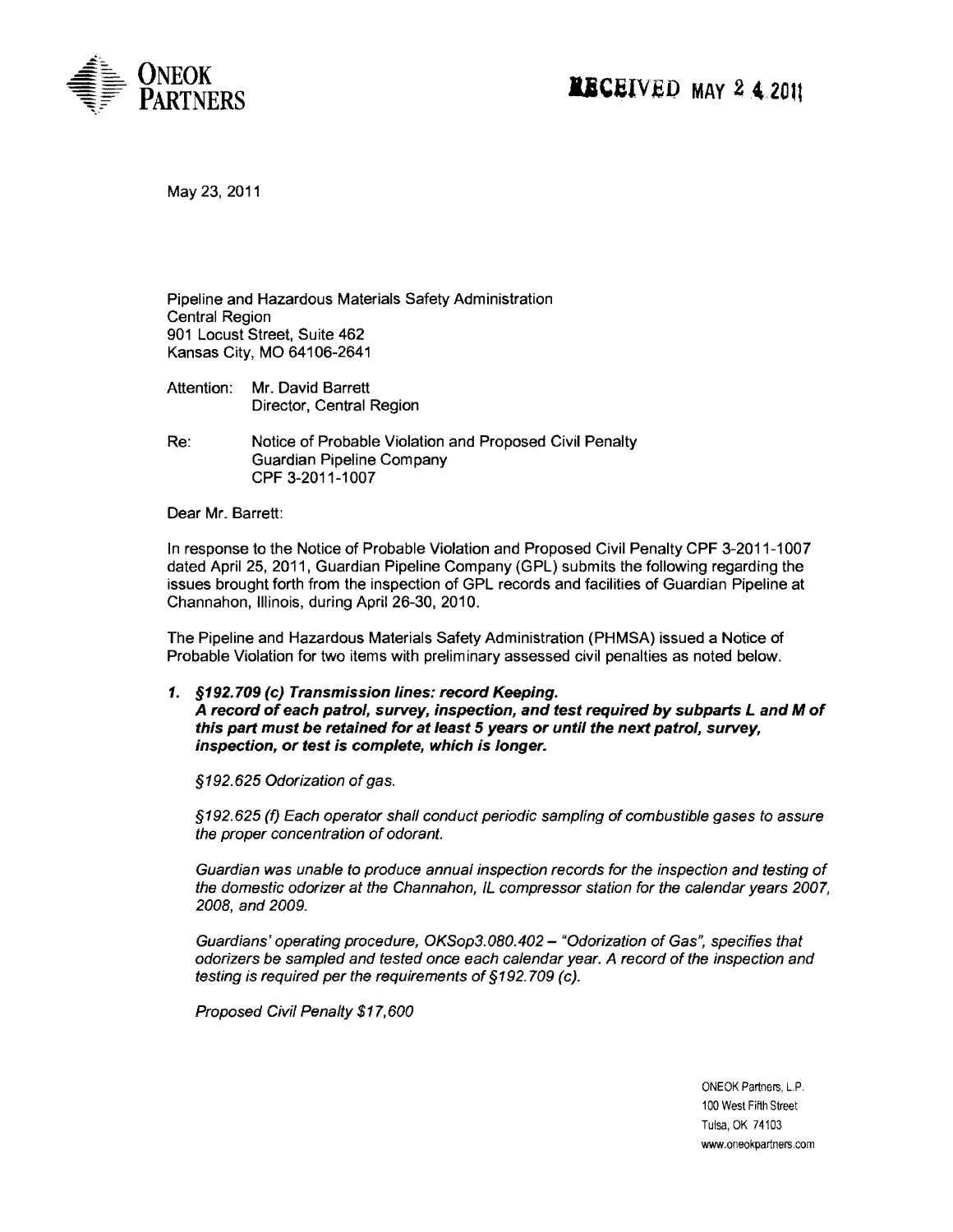## GPL NOPV Response:

As discussed during the audit, GPL was unable to locate the 2007,2008, and 2009, D7i records for the inspection and testing of the domestic odorizer at the GPL, Channahon Station. The odorizer was inspected and tested on May 6, 2010, and was properly working. GPL has since closed out the open work order records for the odorization inspection and maintenance tasks for 2008 and 2009. It appears no work order task was generated for 2007 since Guardian was in transition to our computerized maintenance system D7i. The open work order requests did not deal with fixes to the proper functioning of the odorization equipment so there is a reasonable basis for concluding that the equipment was in proper working order during the years inspection documentation is missing. Discussion has been held with the team members of the importance of performing the work according to the procedure and closing the work order tasks, including those dealing with inspection and documentation of same, within the required timeframe. The testing and inspection records for May 6,2010, are attached for reference.

2. §192.709 (c) Transmission lines: record Keeping. A record of each patrol, survey, inspection, and test required by subparts Land M of this part must be retained for at least 5 years or until the next patrol, survey, inspection, or test is complete, which is longer.

§192.731 Compressor stations: Inspection and testing of relief devices.

§192.731 (c). Each remote control shutdown device must be inspected and tested at intervals not exceeding 15 months, but at least once each calendar year, to determine that it functions properly.

Guardian could not produce required records for the annual inspection and testing ofthe discharge pressure transmitter located at the Channahon IL compressor station for calendar years 2007, 2008, and 2009.

Guardian's operating procedure, OKSops3.030.301 - "Remote Control Shutdown Devices, Inspection, Maintenance, and Calibration", specifies annual testing and calibration ofstation shutdown instrumentation and devices. At the Channahon, IL compressor station the discharge pressure transmitters serve as primary shutdown device that requires a record of such testing and calibration per §192. 731 (c).

Proposed Civil Penalty \$17,600

## GPL NOPV Response:

During the audit, GPL produced records for the annual inspection and testing of the discharge pressure transmitter located at the Channahon IL compressor station for calendar years 2008, and 2009. The testing and calibration record could not be found for 2007 but GPL believes that the inspection and testing was in fact completed. It appears the record was lost due to employee changes and transition to the computerized maintenance system D7i.

The fact that the testing and calibration records for 2008 and 2009 for the pressure transmitter were provided should remove these years from the penalty calculation. We ask that the fact that the 2007 records on the pressure transmitter were lost but that this is a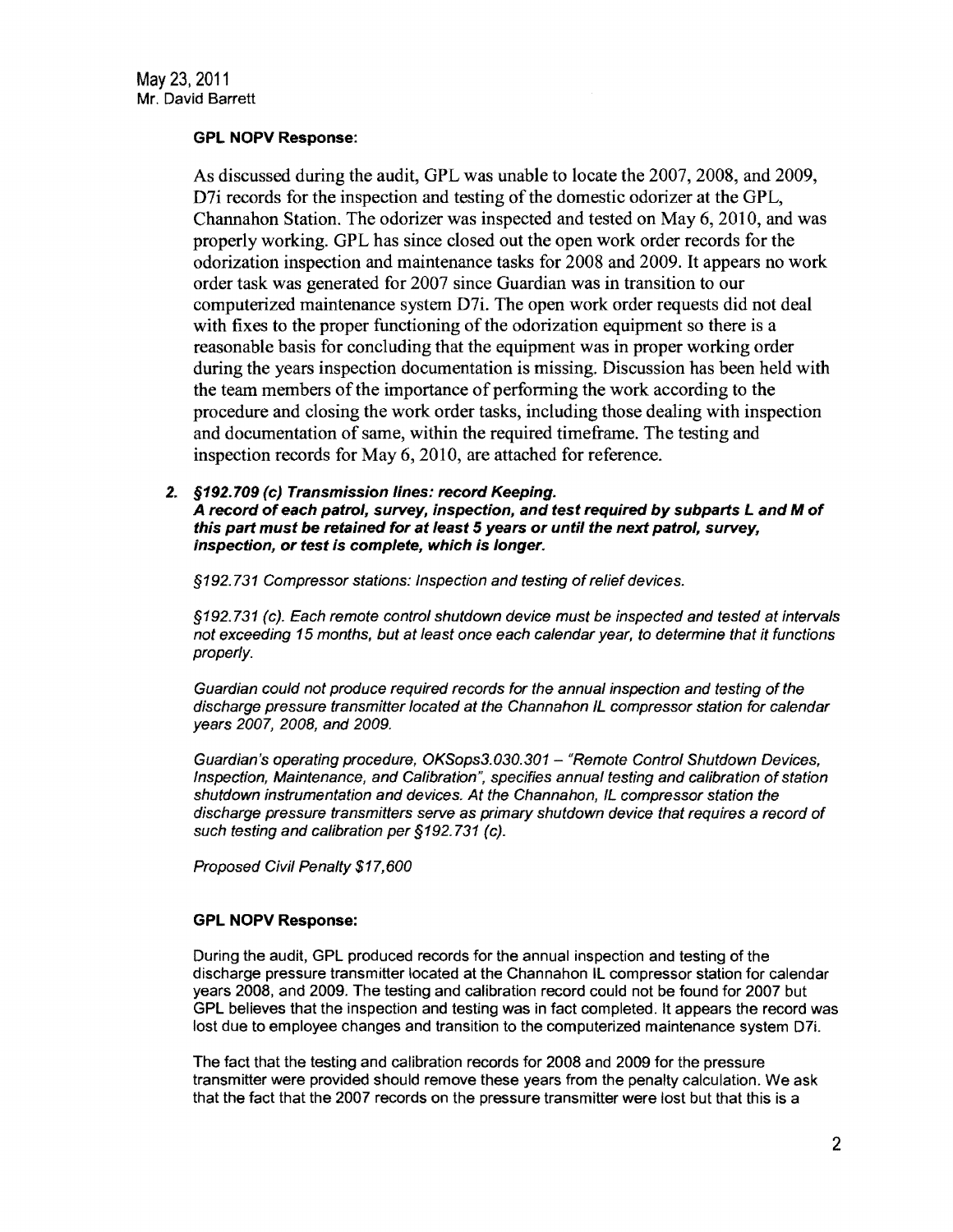recordkeeping rather than substantive violation result in mitigation of the proposed penalties. We ask that the record keeping issues associated with the odorization records at the plant be considered in light of the 2010 records showing proper operation and that this issue also be subject to mitigation of the proposed penalties.

We hope you will find the responses and information provided sufficient to warrant mitigation of the civil penalties and to assure you that we are taking responsibility for these deficiencies and steps to prevent reoccurrence. If you require any additional information or clarification to this response letter, please contact Mark Mickelberg, Senior Pipeline Safety Engineer, at 1-651-994 0332 Ext 1225.

Very truly yours,

Muchel E Nelia

Mr. Michel E. Nelson Senior Vice President, Natural Gas Pipeline Operations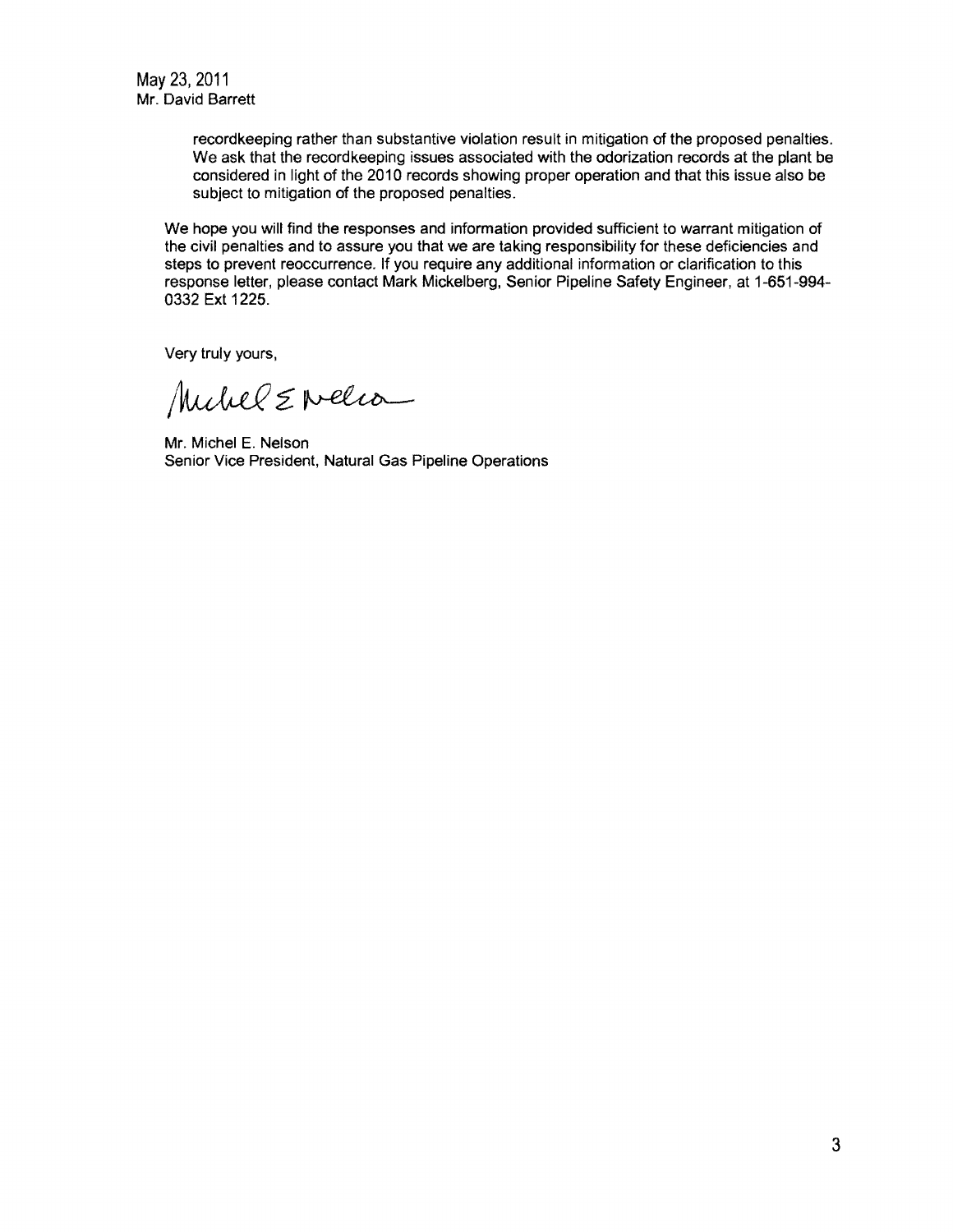| <i>lork</i> Order                | 189875          | 80.402-TEST ODORIZATION OF GAS ANNUALLY<br><b>THE REAL PROPERTY</b> | <b>Scheduled Start</b><br><b>Scheduled End Date</b><br><b>Status</b>  | 09/01/2008<br>09/30/2008<br><b>RELEASED</b> |
|----------------------------------|-----------------|---------------------------------------------------------------------|-----------------------------------------------------------------------|---------------------------------------------|
| arent WO<br>epartment            | <b>GUARDIAN</b> |                                                                     | <b>WO Type</b>                                                        | <b>DOT</b>                                  |
|                                  | <b>GUARDIAN</b> |                                                                     | <b>Assigned To</b>                                                    | OKE10880 -<br>WILBURN, MARK                 |
| <b>M</b> Schedule<br>orm Number: | 80.402B         | 80,402-TEST ODORIZATION OF GAS ANNUALLY                             | <b>Reported By</b><br><b>Assigned By</b><br><b>Multiple Equipment</b> |                                             |
| tandard WO                       |                 |                                                                     | <b>Date Started</b>                                                   | $6 - 25 - 10$                               |
| erformed Every:                  | 1 Years         |                                                                     | <b>Date Completed</b>                                                 | $6 - 29 - 10$                               |
| leter Interval:                  |                 |                                                                     | <b>Time Completed</b>                                                 |                                             |
| quipment                         | 10043           |                                                                     | FACILITY-GPL JOLIET COMPRESSOR STATION                                |                                             |

|                              | comment: oderilation pomp in mord churked And operating in |
|------------------------------|------------------------------------------------------------|
| lanufacturer<br><b>lodel</b> | good condition. Humpton is rembing domistic sources.       |
| erial Number<br>ocation      | Kath Mohn                                                  |
|                              | <b>WO/PM Comments</b>                                      |

5.3. CONDUCT PERIODIC SAMPLING AND TESTING OF ALL ODORIZED GAS TO ASSURE THE PROPER CONCENTRATION OF ODORANT IS PRESENT.

5.3.1. SELECT SAMPLING SITES TO PROVIDE MAXIMUM ASSURANCE THAT ALL GAS WITHIN THE PIPING SYSTEM CONTAINS THE REQUIRED ODORANT CONCENTRATIONS. THE NUMBER OF SITES SELECTED DEPENDS UPON THE SIZE AND CONFIGURATION OF THE SYSTEM, LOCATION OF ODORIZATION STATIONS, AND LOCATIONS THAT MAY CONTAIN LOW ODORANT LEVELS. THE LOCATION OF SAMPLING SHOULD BE DISTANT FROM ANY GAS BEING VENTED AND THE ODORIZER.

5.3.2. SAMPLE AND TEST AT LEAST ONCE EACH CALENDAR YEAR.

5.3.3. USE AN MSA UNIVERSAL TESTER, HEATH ODORATOR OR EQUIVALENT TESTING DEVICE TO DETERMINE ODOR LEVELS. ADJUST INJECTION RATES AS NECESSARY.

5.3.4. ASSURE THAT THE GAS IS ODORIZED SO THAT IT IS READILY DETECTABLE BY A PERSON WITH A NORMAL SENSE OF SMELL AT THE FOLLOWING CONCENTRATION.

5.3.4.1. FOR ALL OTHER FACILITIES THE GAS IN AIR IS NO MORE THAN ONE-FIFTH THE LOWER EXPLOSIVE LIMIT.

5.3.5. DOCUMENT EACH TEST INCLUDING THE FOLLOWING INFORMATION.

5.3.5.1. TEST SITE LOCATION: GUARDIAN Kitchen

 $6 - 29 - 608$ 5.3.5.2. DATE OF TEST:

5.3.5.3. PERSON CONDUCTING THE TEST: JUSTIN Malangy

5.3.5.4. UNIQUE IDENTIFICATION OF TEST INSTRUMENT: *Bachardeh Pact* # 5110 -0200

5.3.5.5. RESULTS OF TEST. PERCENT GAS IN AIR: 2002

Tested on RKI GX 2003 gas detatel is calibrated.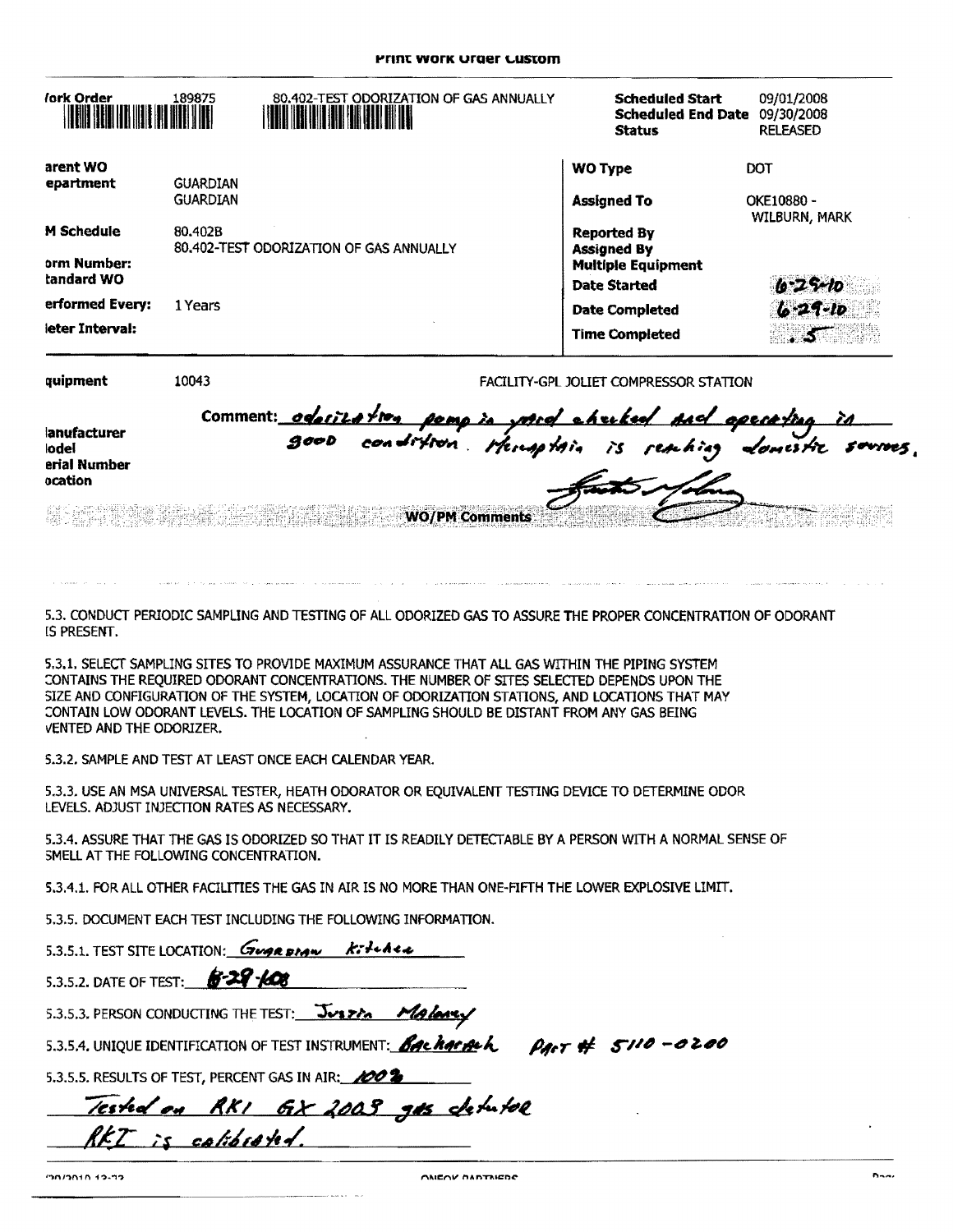$\label{eq:2.1} \mathcal{L}(\mathcal{H})\left(\mathcal{H}(\mathcal{H})\right)=\mathcal{L}(\mathcal{H})\left(\mathcal{H}(\mathcal{H})\right)=\mathcal{H}(\mathcal{H})\left(\mathcal{H}(\mathcal{H})\right)$ 

 $\mathbf{A}^{(n)}$  and  $\mathbf{A}^{(n)}$  are the set of the  $\mathbf{A}^{(n)}$ 

COMMENTS: Essestial for this type of reputing to be bosed on first sailt only che to raped fatigue with ans other for senses 

**Contract Contract** 

 $\ddot{\phantom{1}}$ 

 $\label{eq:2} \frac{1}{2} \left( \frac{1}{2} \frac{1}{2} \frac{1}{2} \frac{1}{2} \frac{1}{2} \frac{1}{2} \frac{1}{2} \frac{1}{2} \frac{1}{2} \frac{1}{2} \frac{1}{2} \frac{1}{2} \frac{1}{2} \frac{1}{2} \frac{1}{2} \frac{1}{2} \frac{1}{2} \frac{1}{2} \frac{1}{2} \frac{1}{2} \frac{1}{2} \frac{1}{2} \frac{1}{2} \frac{1}{2} \frac{1}{2} \frac{1}{2} \frac{1}{2} \frac{1}{2} \frac{1}{2}$  $\mathcal{L}^{\text{max}}_{\text{max}}$  ,  $\mathcal{L}^{\text{max}}_{\text{max}}$ 

 $\mathcal{L}^{\mathcal{L}}(\mathcal{L}^{\mathcal{L}}(\mathcal{L}^{\mathcal{L}}(\mathcal{L}^{\mathcal{L}}(\mathcal{L}^{\mathcal{L}}(\mathcal{L}^{\mathcal{L}}(\mathcal{L}^{\mathcal{L}}(\mathcal{L}^{\mathcal{L}}(\mathcal{L}^{\mathcal{L}}(\mathcal{L}^{\mathcal{L}}(\mathcal{L}^{\mathcal{L}}(\mathcal{L}^{\mathcal{L}}(\mathcal{L}^{\mathcal{L}}(\mathcal{L}^{\mathcal{L}}(\mathcal{L}^{\mathcal{L}}(\mathcal{L}^{\mathcal{L}}(\mathcal{L}^{\mathcal{L$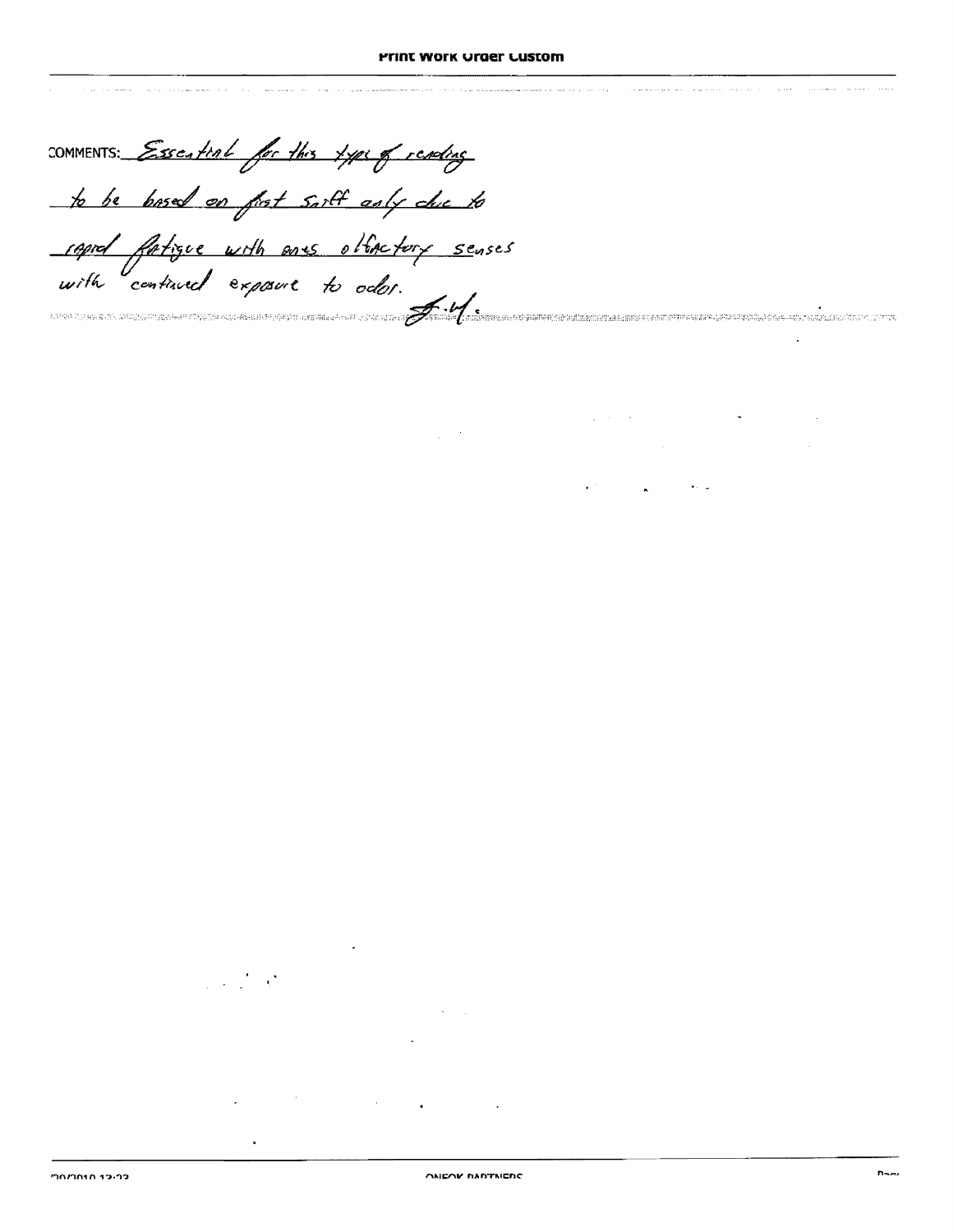| Jork Order                       | 215575          | 80.402-TEST ODORIZATION OF GAS ANNUALLY<br><b>HERE'S IN THE EXPLORER IN THE STATE OF THE EXPLORER IN</b> | <b>Scheduled Start</b><br><b>Scheduled End Date</b><br><b>Status</b>  | 09/01/2009<br>09/30/2009<br><b>RELEASED</b> |
|----------------------------------|-----------------|----------------------------------------------------------------------------------------------------------|-----------------------------------------------------------------------|---------------------------------------------|
| arent WO<br>epartment            | <b>GUARDIAN</b> |                                                                                                          | <b>WO Type</b>                                                        | DOT                                         |
|                                  | <b>GUARDIAN</b> |                                                                                                          | <b>Assigned To</b>                                                    | OKE11356 -<br>FOX JIM                       |
| <b>M Schedule</b><br>orm Number: | 80.402B         | 80.402-TEST ODORIZATION OF GAS ANNUALLY                                                                  | <b>Reported By</b><br><b>Assigned By</b><br><b>Multiple Equipment</b> |                                             |
| tandard WO                       |                 |                                                                                                          | <b>Date Started</b>                                                   | $6 - 29 - 10$                               |
| erformed Every:                  | 1 Years         |                                                                                                          | <b>Date Completed</b>                                                 | $6 - 29 - 10$                               |
| leter Interval:                  |                 |                                                                                                          | <b>Time Completed</b>                                                 |                                             |
| quipment                         | 10043           |                                                                                                          | FACILITY-GPL JOLIET COMPRESSOR STATION                                |                                             |

| lanufacturer<br>lodel<br>erial Number<br>ocation | comment: Adoisation of gas clomestic has been tested and is in<br>operating condition.<br>4000                         |
|--------------------------------------------------|------------------------------------------------------------------------------------------------------------------------|
|                                                  | <b>WOTPN Comments</b> and the second comments and the second comments of the second contract of the second contract of |

5.3. CONDUCT PERIODIC SAMPLING AND TESTING OF ALL ODORIZED GAS TO ASSURE THE PROPER CONCENTRATION OF ODORANT IS PRESENT.

5.3.1. SELECT SAMPLING SITES TO PROVIDE MAXIMUM ASSURANCE THAT ALL GAS WITHIN THE PIPING SYSTEM CONTAINS THE REQUIRED ODORANT CONCENTRATIONS. THE NUMBER OF SITES SELECTED DEPENDS UPON THE SIZE AND CONFIGURATION OF THE SYSTEM, LOCATION OF ODORIZATION STATIONS, AND LOCATIONS THAT MAY CONTAIN LOW ODORANT LEVELS. THE LOCATION OF SAMPLING SHOULD BE DISTANT FROM ANY GAS BEING VENTED AND THE ODORIZER.

5.3.2. SAMPLE AND TEST AT LEAST ONCE EACH CALENDAR YEAR.

5.3.3. USE AN MSA UNIVERSAL TESTER, HEATH ODORATOR OR EQUIVALENT TESTING DEVICE TO DETERMINE ODOR LEVELS. ADJUST INJECTION RATES AS NECESSARY.

5.3.4. ASSURE THAT THE GAS IS ODORIZED SO THAT IT IS READILY DETECTABLE BY A PERSON WITH A NORMAL SENSE OF SMELL AT THE FOLLOWING CONCENTRATION.

5.3.4.1. FOR ALL OTHER FACILITIES THE GAS IN AIR IS NO MORE THAN ONE-FIFTH THE LOWER EXPLOSIVE LIMIT.

5.3.5. DOCUMENT EACH TEST INCLUDING THE FOLLOWING INFORMATION.

| 5.3.5.1. TEST SITE LOCATION: Crunchon 1 Change how                                     |
|----------------------------------------------------------------------------------------|
| 5.3.5.2. DATE OF TEST: 6/21/2010                                                       |
| 5.3.5.3. PERSON CONDUCTING THE TEST: 5-5774 Menter                                     |
| 5.3.5.4. UNIQUE IDENTIFICATION OF TEST INSTRUMENT: <i>BACHARACH PART # 5110 - 0200</i> |
| 5.3.5.5. RESULTS OF TEST, PERCENT GAS IN AIR: 1002, 915 de fected                      |
| on RKI Engle detector.                                                                 |
| Standard Concentration is bandly-readily defectable                                    |

and a straight and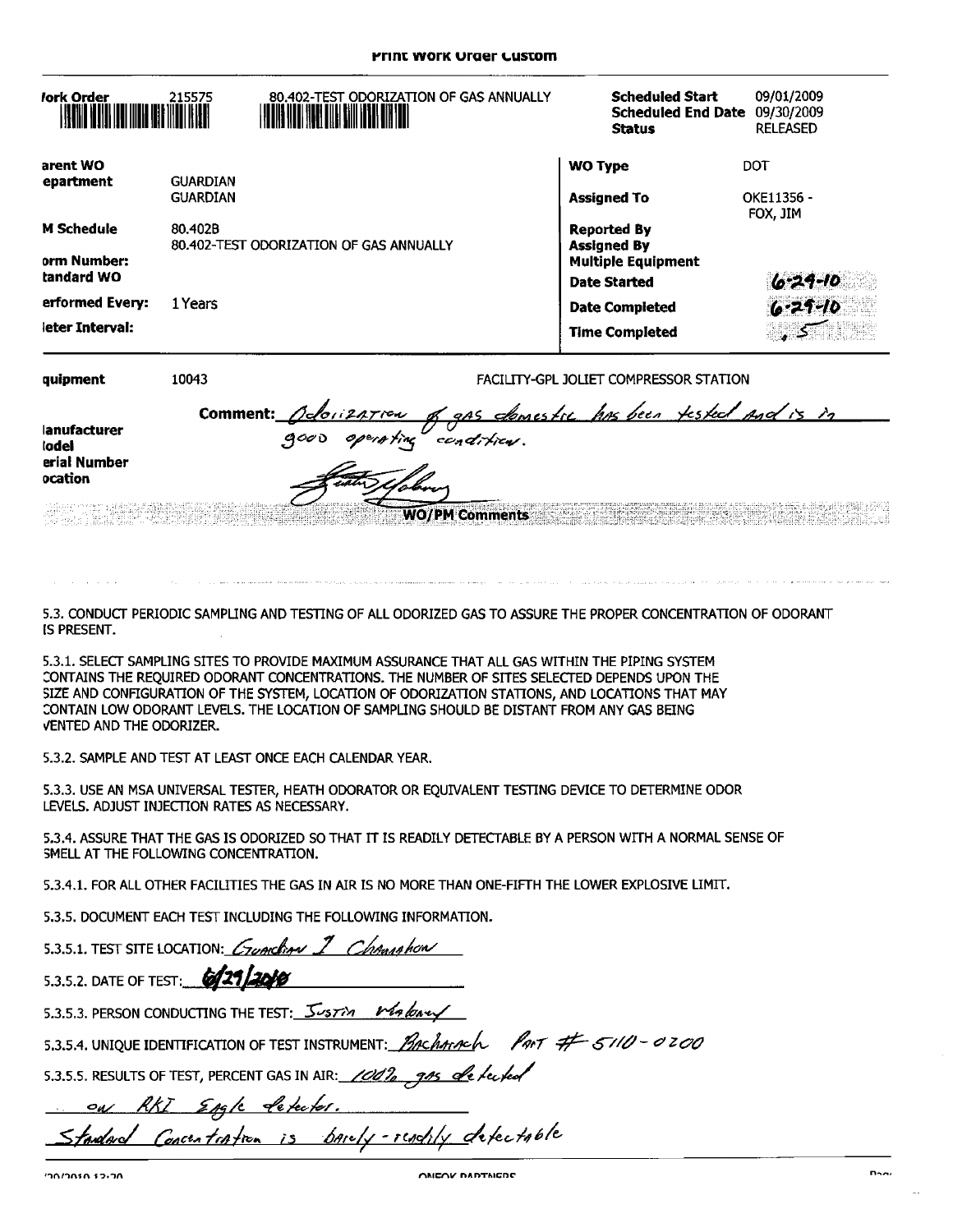and the movement of the second service of the communication of the control of the consequent and the service of the service of the service of the service of the service of the service of the service of the service of the s

comments: As cheeribed on page 3 of

.<br>Delenario de l'antico della calculazione di transformazione di controllere di transformazione della calculazion

 $\alpha$ 

 $\mathcal{F}(\mathcal{A})$  ,  $\mathcal{F}(\mathcal{A})$ 

 $\hat{z}$  is a single  $\hat{z}$ 

 $\sqrt{1-\lambda}$  $\sim$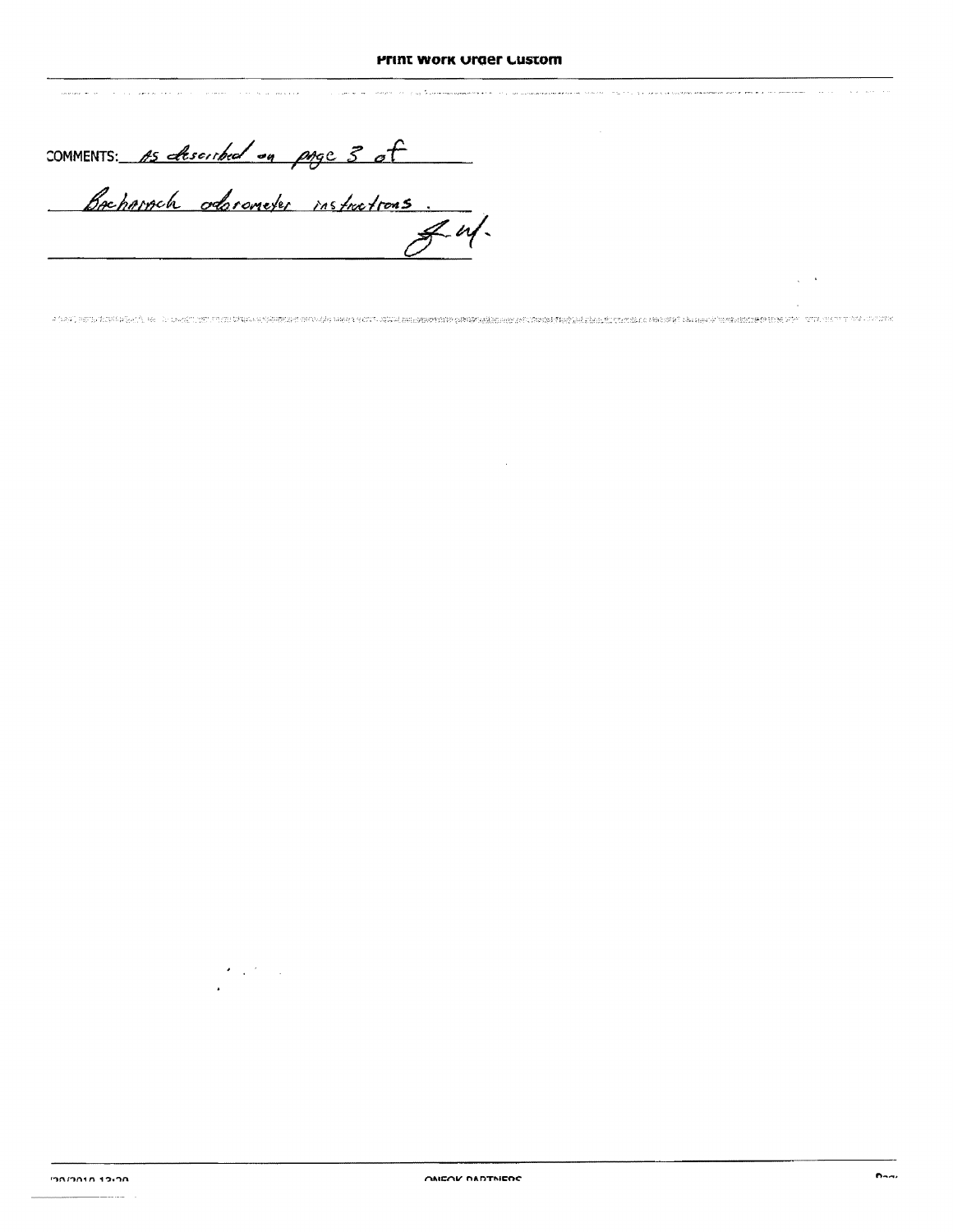| <b>Work Order</b><br><b>MANA</b><br>₩  |                                    | 208910 30.301-4A, SF, G, I-TEST REMOTE SHUTDOWN DEVICES ANNUALLY                                                                                                                                                                                                                                                                                                                                                                                                            | <b>Scheduled Start</b><br><b>Scheduled End Date</b><br><b>Status</b> | 06/05/2009<br><b>RELEASED</b>                                                                                                  |
|----------------------------------------|------------------------------------|-----------------------------------------------------------------------------------------------------------------------------------------------------------------------------------------------------------------------------------------------------------------------------------------------------------------------------------------------------------------------------------------------------------------------------------------------------------------------------|----------------------------------------------------------------------|--------------------------------------------------------------------------------------------------------------------------------|
| Parent WO<br>Department                | <b>GUARDIAN</b><br><b>GUARDIAN</b> |                                                                                                                                                                                                                                                                                                                                                                                                                                                                             | WO Type<br><b>Assigned To</b>                                        | DOT<br>OKE11356-<br>FOX. JIM                                                                                                   |
| <b>PM Schedule</b><br>Form Number:     | 30.301-4A, SF, G, I                | 30.301-4A,5F,G,I-TEST REMOTE SHUTDOWN DEVICES ANNUALLY                                                                                                                                                                                                                                                                                                                                                                                                                      | <b>Requested By</b><br>Assigned By<br>Multiple Equipment             | No                                                                                                                             |
| <b>Standard WO</b><br>Performed Every: | 1 Years                            |                                                                                                                                                                                                                                                                                                                                                                                                                                                                             | <b>Date Started</b>                                                  | 7/22/09<br>7/22/09                                                                                                             |
| Meter Interval:                        |                                    |                                                                                                                                                                                                                                                                                                                                                                                                                                                                             | Date Completed                                                       |                                                                                                                                |
| Equipment                              | 59153 (GPL)                        |                                                                                                                                                                                                                                                                                                                                                                                                                                                                             | <b>Time Completed</b>                                                |                                                                                                                                |
| Manufacturer<br>Model<br>Serial Number | Comment:                           | 0 <sup>K</sup>                                                                                                                                                                                                                                                                                                                                                                                                                                                              |                                                                      |                                                                                                                                |
|                                        |                                    | トップ ちょうと 英彦 やまちょう 下 <sup>を合</sup> Work Comments できゃくほうほうしょう<br>OR MIGHT CAUSE AN UNWANTED SHUTDOWN OF EQUIPMENT. CLEAN, REPAIR OR REPLACE PARTS AS REQUIRED.<br>TEST THE DEVICE BY INTRODUCING AN INPUT SIGNAL OR SIMULATED CONDITION THAT CAUSES THE DEVICE TO ACTIVATE, PRODUCING AN<br>OUTPUT RESPONSE THAT WILL SHUTDOWN OR ISOLATE EQUIPMENT OR CAUSE OPERATION OF VALVES OR EQUIPMENT. ACTUAL EQUIPMENT<br>SHUTDOWN OR ACTIVATION BY THE DEVICE IS NOT A REQUIREMENT. |                                                                      |                                                                                                                                |
|                                        |                                    |                                                                                                                                                                                                                                                                                                                                                                                                                                                                             |                                                                      |                                                                                                                                |
|                                        |                                    |                                                                                                                                                                                                                                                                                                                                                                                                                                                                             |                                                                      | IF A TEST IS INTENDED, ISOLATE ITEMS SUCH AS DUMP VALVES, WHICH, IF OPERATED, WILL CAUSE UNNECESSARY WASTE OF GAS OR CHEMICALS |
|                                        |                                    |                                                                                                                                                                                                                                                                                                                                                                                                                                                                             |                                                                      |                                                                                                                                |
|                                        |                                    |                                                                                                                                                                                                                                                                                                                                                                                                                                                                             |                                                                      |                                                                                                                                |
| Location                               |                                    |                                                                                                                                                                                                                                                                                                                                                                                                                                                                             |                                                                      |                                                                                                                                |